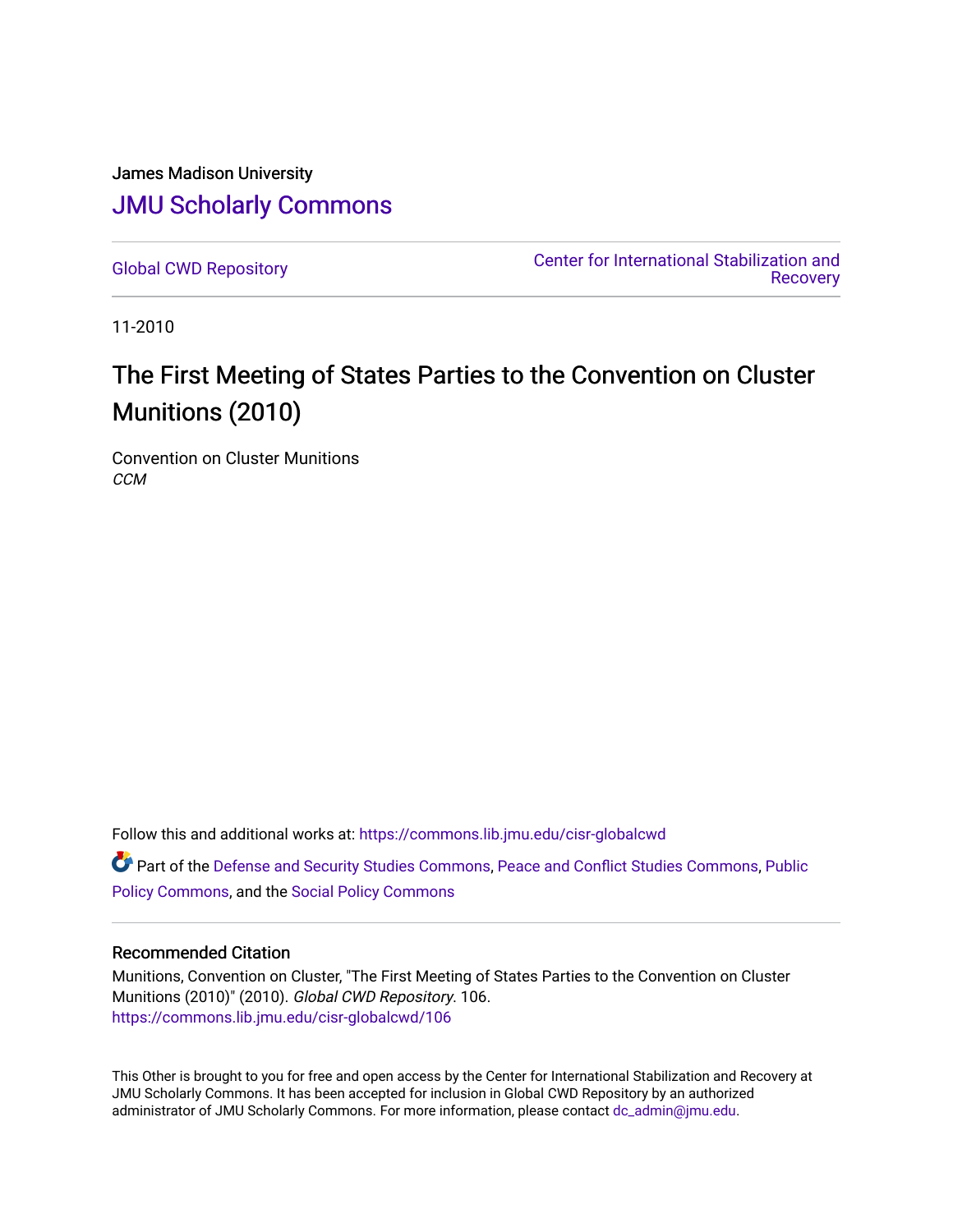# **Convention on Cluster Munitions** 31 January 2010

Original: English

#### **First Meeting of States Parties**

Vientiane, Lao People's Democratic Republic 9–12 November 2010

### **Final document**

#### **I. Introduction**

1. Article 11 titled "Meetings of States Parties" of the Convention on Cluster Munitions reads as follows:

"1. The States Parties shall meet regularly in order to consider and, where necessary, take decisions in respect of any matter with regard to the application or implementation of this Convention, including:

(a) The operation and status of this Convention;

(b) Matters arising from the reports submitted under the provisions of this Convention;

(c) International cooperation and assistance in accordance with Article 6 of this Convention;

- (d) The development of technologies to clear cluster munition remnants;
- (e) Submissions of States Parties under Articles 8 and 10 of this Convention; and

(f) Submissions of States Parties as provided for in Articles 3 and 4 of this Convention.

2. The first Meeting of States Parties shall be convened by the Secretary-General of the United Nations within one year of entry into force of this Convention. The subsequent meetings shall be convened by the Secretary-General of the United Nations annually until the first Review Conference.

3. States not party to this Convention, as well as the United Nations, other relevant international organisations or institutions, regional organisations, the International Committee of the Red Cross, the International Federation of Red Cross and Red Crescent Societies and relevant non-governmental organisations may be invited to attend these meetings as observers in accordance with the agreed rules of procedure."

2. By resolution A/RES/64/36, dated 2 December 2009, the General Assembly of the United Nations "welcome[d] the offer of the Government of the Lao People's Democratic Republic to host the First Meeting of States Parties to the Convention on Cluster Munitions<sup>1</sup> following its entry into force [and] requeste[d] the Secretary-General, in

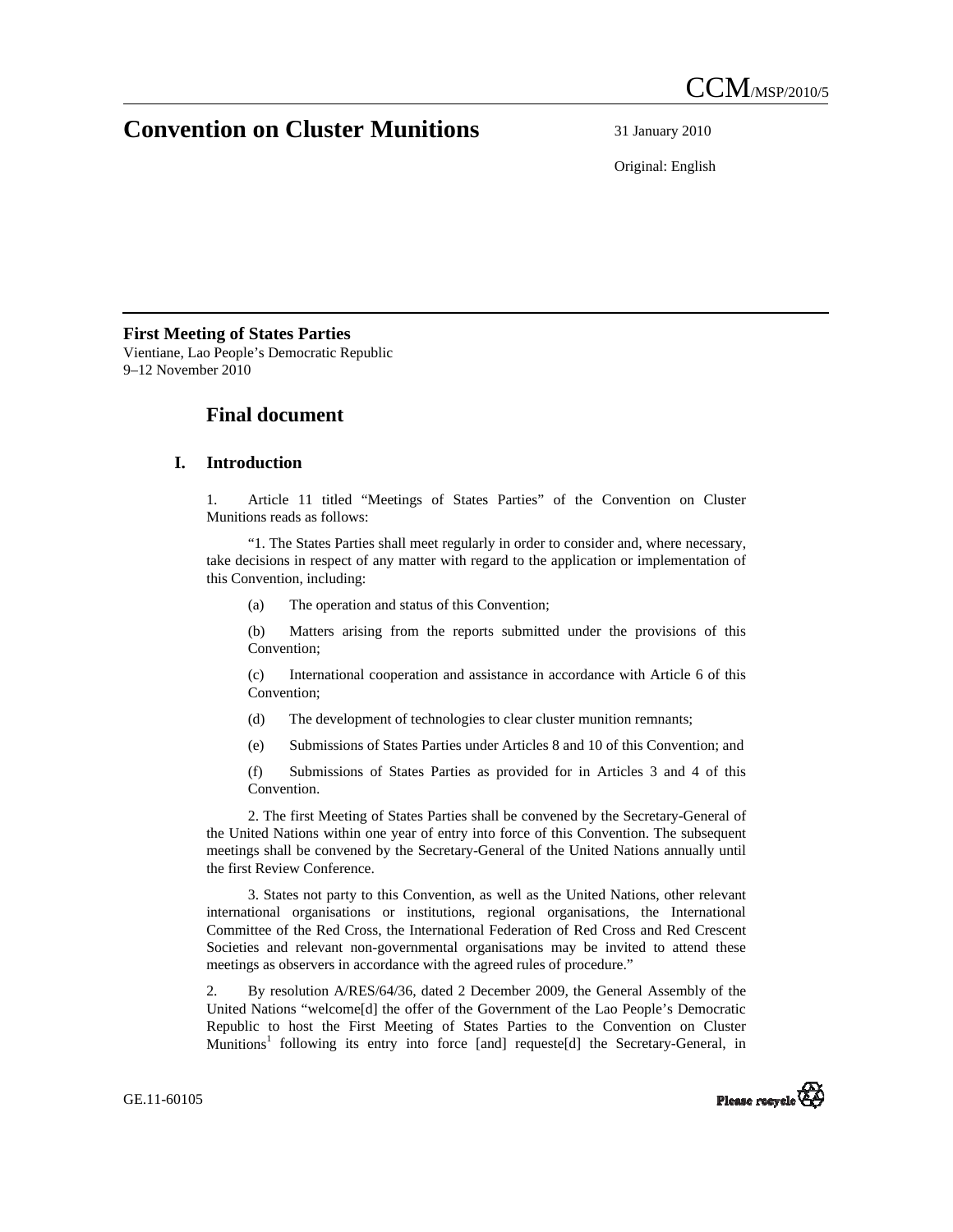accordance with article 11, paragraph 2, of the Convention, to undertake the preparations necessary to convene the First Meeting of States Parties to the Convention following its entry into force"

3. Pursuant to Article 11 (2) of the Convention, paragraph 2 of resolution A/RES/64/36, and the established practice, twenty-six States which had submitted their instruments of ratification with the Depository co-signed a letter, dated 17 March 2010, addressed to the Secretary-General of the United Nations inviting him to convene the First Meeting of States Parties to the Convention on 9 - 12 November 2010 in Vientiane, Lao People's Democratic Republic

4. Accordingly, the Secretary-General of the United Nations convened the First Meeting of States Parties to the Convention by his note verbale reference No.ODA/31- 2010/CCM, dated 5 May 2010, and invited all States parties as well as the States not parties to the Convention, to participate in it.

5. To prepare for the First Meeting of States Parties, a preparatory meeting was held at Geneva on 6 September 2010. The preparatory meeting considered a provisional agenda, provisional programme of work, draft rules of procedure and draft cost estimates for the First Meeting of States Parties and recommended them for adoption by the First Meeting. A Draft Vientiane Declaration, draft Vientiane Action Plan, draft Reporting formats under Article 7 of the Convention, as well as a draft Work programme 2011 were also presented.

#### **II. Organization of the First Meeting**

6. The First Meeting of States Parties to the Convention was held at Vientiane, Lao People's Democratic republic, from 9 to 12 November 2010.

7. The following States Parties to the Convention participated in the work of the Meeting: Albania, Austria, Belgium, Burkina Faso, Burundi, Croatia, Denmark, Ecuador, Fiji, France, Germany, Holy See, Ireland, Japan, Lao People's Democratic Republic, Lesotho, Luxembourg, Malawi, Mexico, Montenegro, New Zealand, Nicaragua, Niger, Norway, Republic of Moldova, Seychelles, Sierra Leone, Slovenia, Spain, The former Yugoslav Republic of Macedonia, United Kingdom of Great Britain and Northern Ireland, Uruguay, and Zambia.

8. The following States which have ratified the Convention, but for which it is not yet in force, participated in the work of the Meeting: Antigua and Barbuda, Bosnia and Herzegovina, Comoros, Guatemala, Lebanon, Mali, and Monaco.

9. The following Signatory States to the Convention participated in the work of the Meeting as observers: Afghanistan, Angola, Australia, Benin, Botswana, Bulgaria, Cameroon, Canada, Central African Republic, Chad, Chile, Colombia, Congo, Costa Rica, Côte d'Ivoire, Czech Republic, Democratic Republic of the Congo, Djibouti, El Salvador, Gambia, Ghana, Guinea, Guinea-Bissau, Indonesia, Iraq, Italy, Kenya, Liberia, Madagascar, Mauritania, Mozambique, Namibia, Netherlands, Nigeria, Palau, Paraguay, Peru, Philippines, Portugal, Sao Tome and Principe, Senegal, South Africa, Sweden, Switzerland, Togo, Uganda, and United Republic of Tanzania.

10. Argentina, Brunei Darussalam, Cambodia, China, Cuba, Eritrea, Finland, Jordan, Kuwait, Libyan Arab Jamahiriya, Malaysia, Maldives, Mauritius, Mongolia, Morocco, Myanmar, Palestine, Poland, Qatar, Russian Federation, Saudi Arabia, Singapore, Solomon Islands, Sudan, Swaziland, Tajikistan, Thailand, Timor-Leste, Trinidad and Tobago, Turkey, Ukraine, Vanuatu, Viet Nam, and Zimbabwe also participated in the work of the Meeting as observers.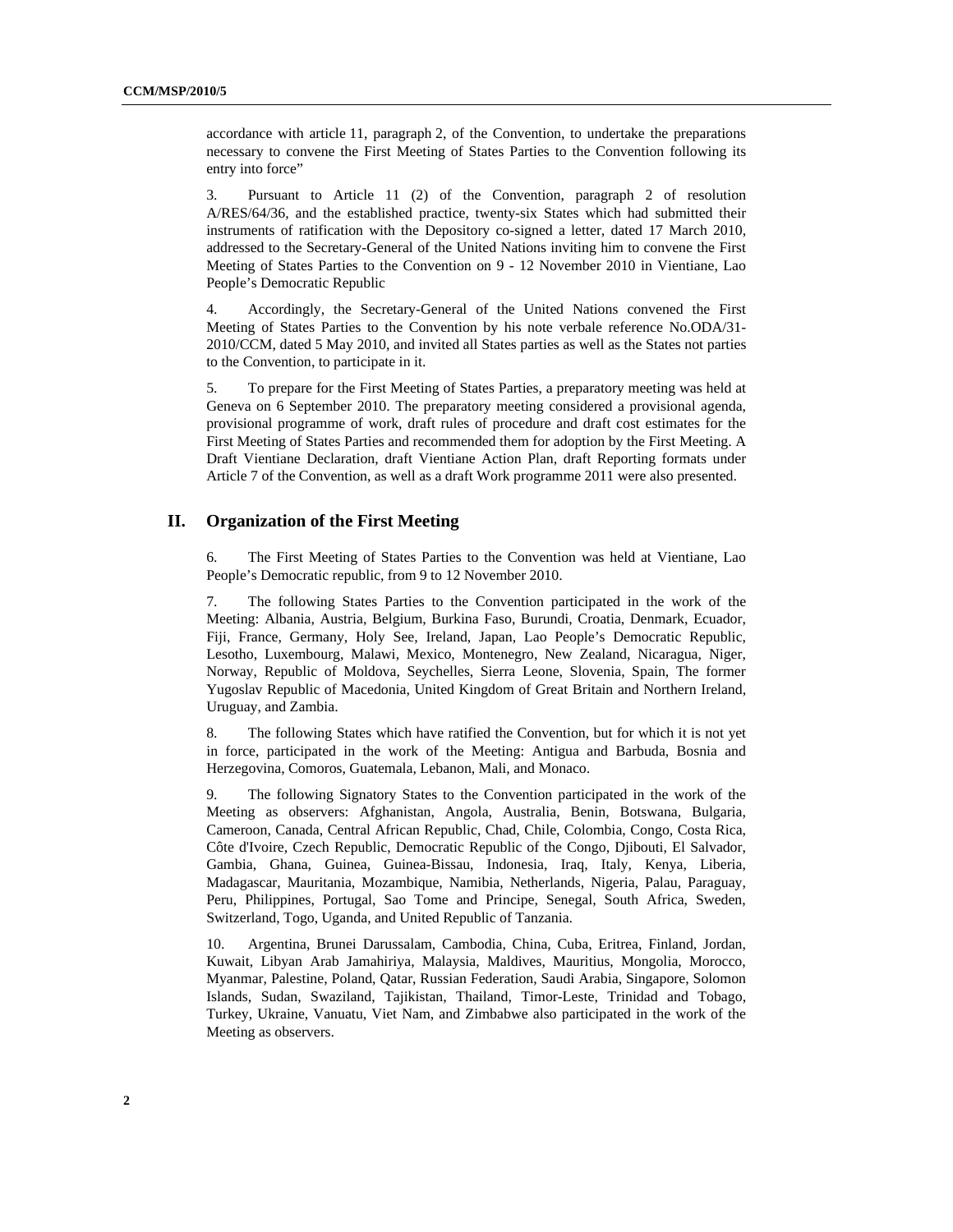11. The United Nations Development Programme (UNDP), United Nations Department for Safety and Security (UNDSS), Office of the United Nations High Commissioner for Refugees (UNHCR), United Nations Children's Fund (UNICEF), United Nations Institute for Disarmament Research (UNIDIR), United Nations Mine Action Service (UNMAS), and United Nations Office for Disarmament Affairs (UNODA) participated in the work of the Meeting as observers, pursuant to Rule 1(2) of the Rules of Procedure.

12. The International Committee of the Red Cross (ICRC), International Federation of the Red Cross and Red Crescent Societies, Geneva International Centre for Humanitarian Demining (GICHD), and Cluster Munition Coalition (CMC) also participated in the work of the Meeting as observers, pursuant to Rule 1(2) of the Rules of Procedure.

13. The representatives of the following relevant international organizations or institutions, regional organizations and relevant non-governmental organizations took part in the work of the Meeting as observers, pursuant to Rule 1(3) of the Rules of Procedure: Association of Southeast Asian Nations (ASEAN), Danish Demining Group, European Union, HALO Trust, International Trust Fund for Demining and Mine Victims Assistance Clearance (ITF), Iraqi Red Crescent Society, Japan International Cooperation Agency (JICA), Mine Action Information Center (James Madison University), and Poverty Reduction and Development Association (PORDEA).

#### **III. Work of the First Meeting**

14. On 9 November 2010, the Meeting was opened by Ambassador Gerard Corr of Ireland, Chairperson of the preparatory meeting for the First Meeting of States Parties.

15. The Meeting held eight plenary meetings. At its first plenary meeting, on 9 November 2010, the Meeting confirmed by acclamation Mr. Thongloun Sisoulith, Deputy Prime Minister and Minister of Foreign Affairs of Lao People's Democratic Republic as President of the First Meeting of States Parties to the Convention. He was assisted by Friends of the President, as follows: Australia on "Clearance", Austria on "Victim Assistance", Belgium on "Reporting Formats", Canada on "2011 Work plan and Architecture", Germany on "Stockpile Destruction", Ireland on "Procedural Matters and Preparatory Process", Japan on "Universalization", New Zealand on "National Implementation Measures", Norway on "Vientiane Action Plan", and South Africa on "International Cooperation and Assistance".

16. At the same plenary meeting, Belgium, Japan, Mexico, and Zambia were elected by acclamation as Vice-Presidents of the Meeting.

17. At the same meeting Mr. Peter Kolarov, United Nations Office for Disarmament Affairs, Geneva Branch, was confirmed as Secretary-General of the Meeting.

18. At the same plenary meeting, the Meeting adopted its agenda, as contained in CCM/MSP/2010/1, the programme of work, as contained in CCM/MSP/2010/2, and the Rules of Procedure, as contained in CCM/MSP/2010/3. The Meeting also considered the financial arrangements for the session and adopted its estimated costs, as contained in CCM/MSP/2010/4.

19. At the same plenary meeting, messages were delivered by Ms. Asha-Rose Migiro, Deputy Secretary-General of the United Nations, by Ms. Christine Beerli, Vice-President of the International Committee of the Red Cross, and by Mr. Thomas Nash, Coordinator of the Cluster Munition Coalition.

20. The First Meeting of States Parties considered documents CCM/MSP/2010/1 to CCM/MSP/2010/4 and CCM/MSP/2010/WP.1 to CCM/MSP/2010/WP.6, as listed in Annex III. These documents are available in all official languages through the Official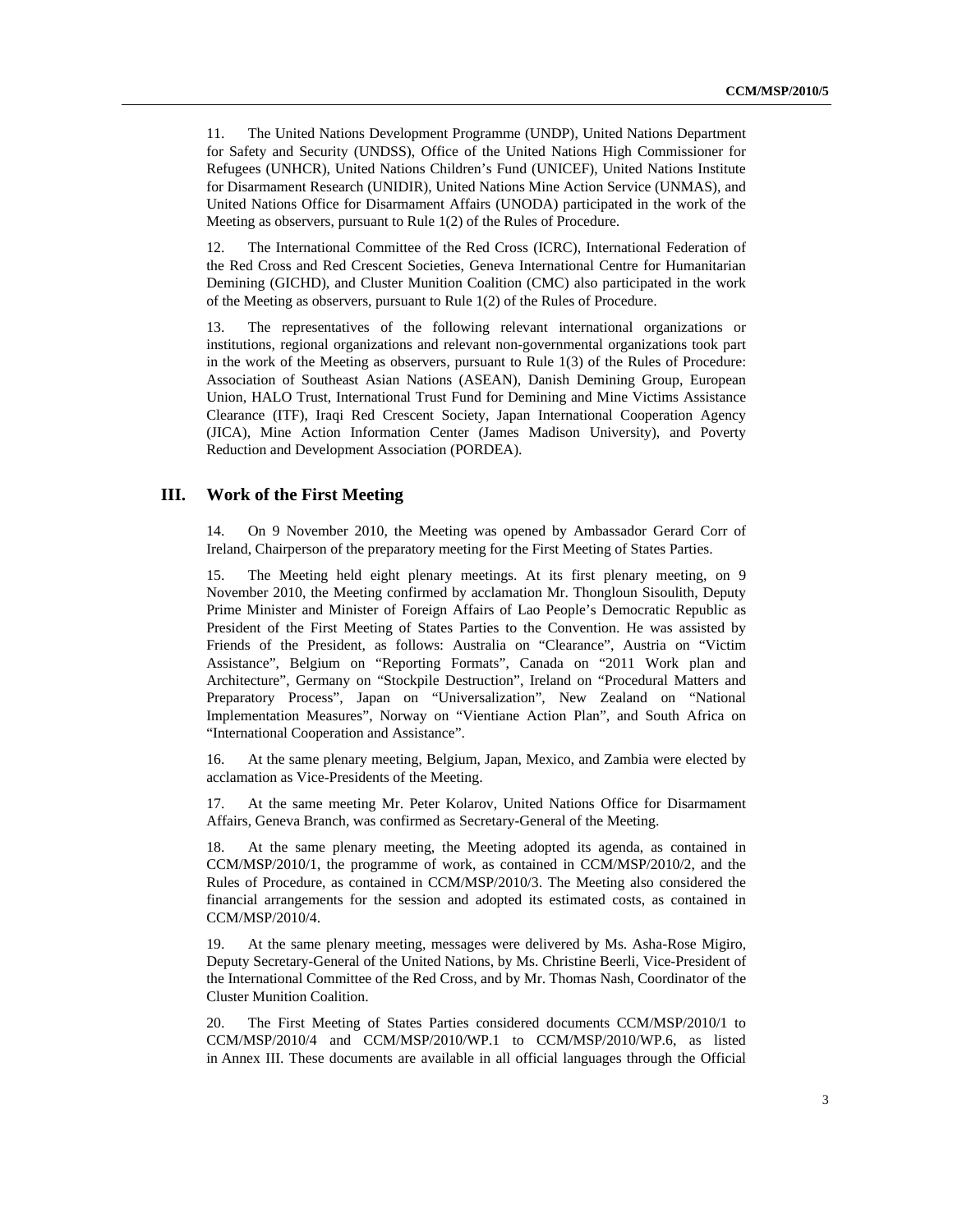Document System of the United Nations at http://documents.un.org, and the website of the Convention as part of the website of the United Nations Office at Geneva at http://www.unog.ch/CCM.

#### **IV. DECISIONS AND RECOMMENDATIONS**

21. At its last plenary meeting, on 12 November 2010, the Meeting adopted the Vientiane Declaration, as contained in Annex I, and the Vientiane Action Plan, as contained in Annex II. The meeting also adopted the Reporting Formats for Article 7 of the Convention, as contained in CCM/MSP/2010/WP.4, and recommended them for use by the States Parties.

22. At the same plenary meeting the Meeting decided that the President's paper on the work programme (CCM/MSP/2010/WP.2) should guide the work programme for 2011 and that the President, assisted by such Friends as required, will organize and conduct an interim, informal intersessional meeting designed to conduct thematic discussions on substantive issues including:

- (a) General status and operation of the Convention
- (b) Victim assistance

(c) Clearance and destruction of cluster munition remnants and risk reduction education

- (d) Stockpile destruction including retention
- (e) Universalization
- (f) Transparency
- (g) National implementation measures
- (h) Cooperation and assistance

23. The Meeting also encouraged the President to identify the Friends in order to assist in ensuring continued substantive work and the preparation of the intersessional meeting and to meet regularly with the Friends, together with the United Nations, International Committee of the Red Cross, Cluster Munition Coalition and other relevant organizations in order to coordinate their work.

24. The Meeting decided that the informal intersessional meeting should include recommendations for consideration by States Parties at the Second Meeting of States Parties regarding implementation architecture and means to coordinate the work of the Convention on Cluster Munitions, future intersessional work, and whether to establish an Implementation Support Unit and, if so, the nature of the Implementation Support Unit.

25. The Meeting decided that an interim informal intersessional meeting would take place in Geneva, Switzerland from 27 to 30 June, 2011.

26. The Meeting decided that the informal intersessional meeting should be held in English, French and Spanish supported through voluntary funding.

27. The Meeting welcomed the appointment by the President of Ms. Sara Sekkenes, UNDP Bureau for Crisis Prevention and Recovery, as the President's Executive Coordinator, and decided to invite the Executive Coordinator assisted by the Geneva International Centre for Humanitarian Demining, to provide the necessary conference support for this intersessional meeting. Costs for these activities would be covered by voluntary earmarked contributions to the UNDP thematic trust fund for crisis prevention and recovery.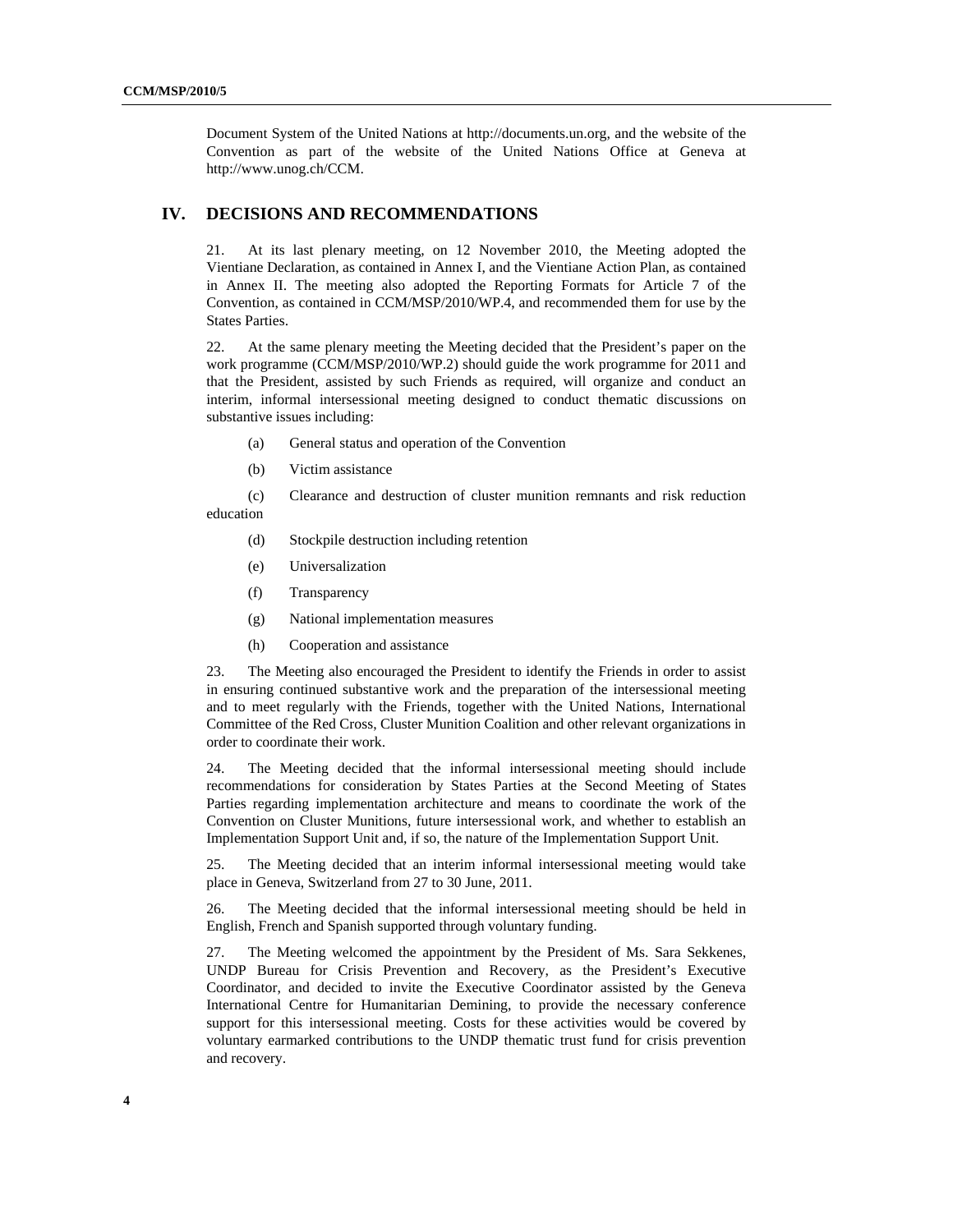28. The Meeting decided to designate His Excellency Dr. Ali Al-Chami, Minister of Foreign Affairs and Emigrants of Lebanon as the President of the Second Meeting of States Parties, assisted by the Permanent Representative of Lebanon to the United Nations in Geneva. It was also decided to hold the Second Meeting of States Parties in Beirut, Lebanon from 12 to 16 September 2011.

29. The Meeting considered the financial arrangements for the Second Meeting of States Parties and recommended them for adoption by the Second Meeting, as contained in CCM/MSP/2010/WP.5.

30. At the same plenary meeting, on 12 November 2010, the First Meeting of States Parties adopted its procedural report, as contained in documents CCM/MSP/2010/CRP.1 and CCM/MSP/2010/CRP.2 which is being issued as document CCM/MSP/2010/5.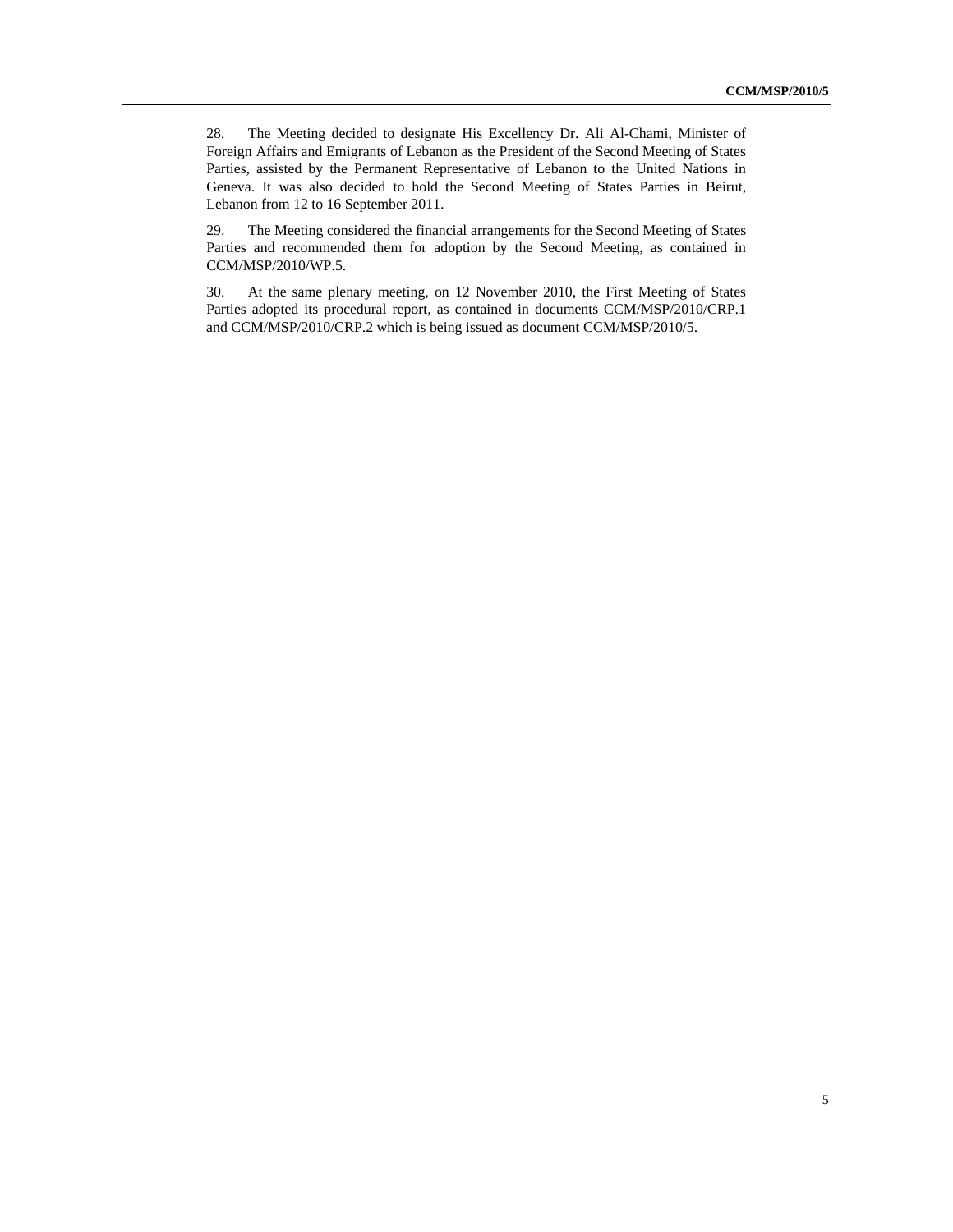# **Annex I**

 **No cluster munitions; from vision to action** 

#### **The 2010 Vientiane Declaration (as adopted at the final plenary meeting on 12 November 2010)**

1. We, the representatives of the States Parties to the Convention on Cluster Munitions, together with representatives from other States present as signatories, the United Nations, the International Committee of the Red Cross, the Cluster Munition Coalition, and other international and national organizations and institutions, gathered for the First Meeting of States Parties to the Convention in Vientiane, Lao People's Democratic Republic, one of the most severely affected States, affirm our commitment to end the harm caused by cluster munitions.

2. We note with satisfaction that the Convention on Cluster Munitions establishes a categorical ban on cluster munitions and requires the elimination of stockpiles, the clearance of contaminated land and the provision of assistance to victims. By these actions it aims to protect civilians throughout the world from future use and to improve the lives of those already impacted by these weapons.

3. Inspired by the achievements of many States in addressing the harm caused by cluster munitions we recognize the need to accelerate our work. As we enter this new phase of implementation of the Convention, we must now turn our *vision into action* and the *Vientiane Action Plan* translates the legal obligations of States Parties into concrete actions. We will strengthen our efforts to raise the necessary national and international resources to overcome the remaining challenges and deliver tangible results and dividends to those individuals and communities that need continued support.

#### **Decades of harm**

4. Due to their wide area effects and high level of unexploded ordnance, cluster munitions kill indiscriminately and cause unacceptable harm to women, men, boys and girls both during and long after conflicts. They constitute a serious threat to peace, human security and development. Cluster munition remnants have severe consequences for affected individuals and their communities, and pose severe impediments to the achievement of the Millennium Development Goals, poverty eradication and social and economic development.

#### **Reducing the risks**

5. We recognize the rights of cluster munition victims and State Parties' obligation to provide them with adequate age- and gender- sensitive assistance, including medical care, rehabilitation, psychological support and social and economic inclusion.

6. Affected and non-affected States need to cooperate and mobilize resources to assist victims, provide risk reduction education, clearance of cluster munition remnants and destruction of stockpiled cluster munitions. We welcome the many initiatives already taken by States Parties towards these goals and encourage all others to enhance their efforts to rapidly advance the full implementation of the Convention.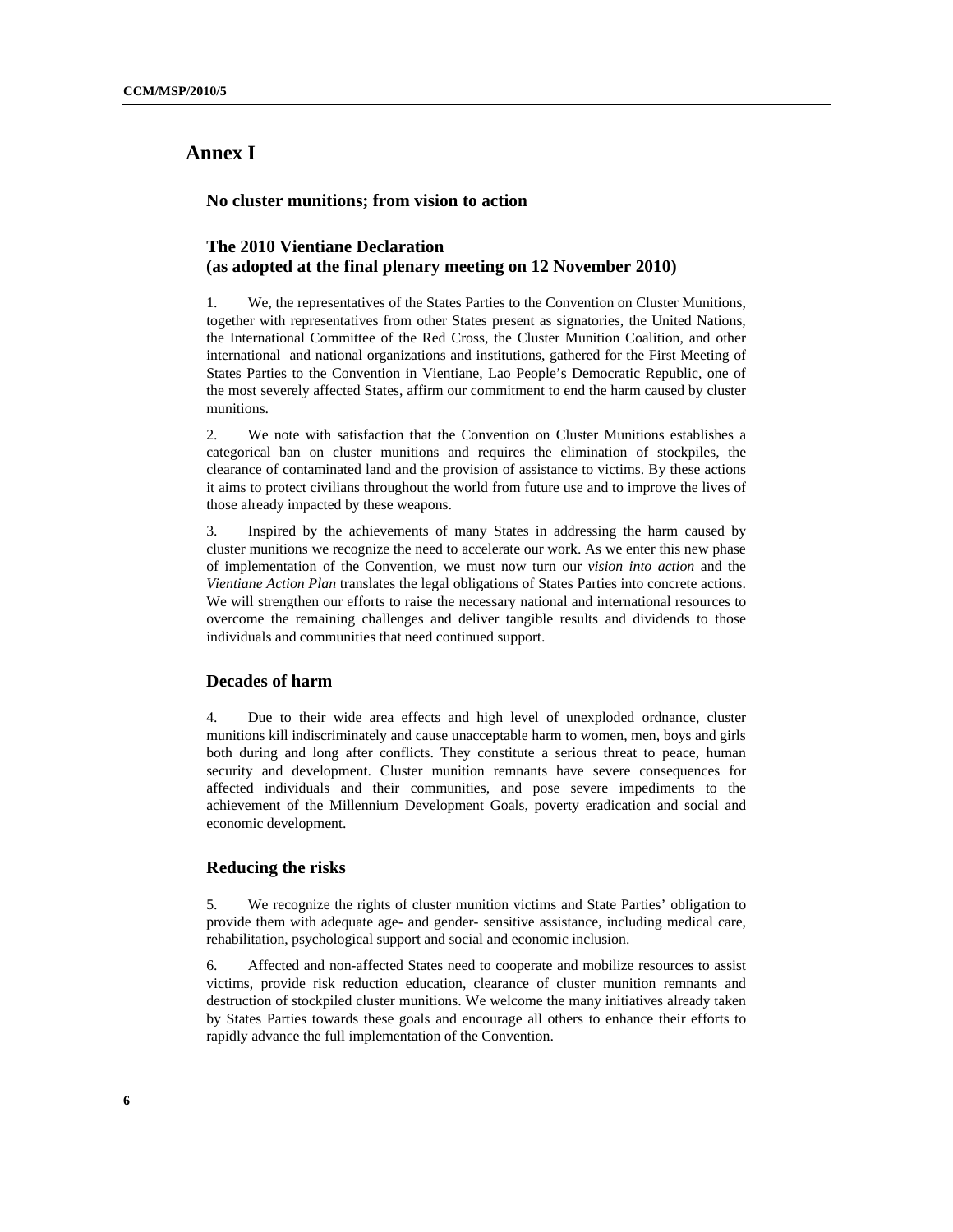7. We commend the States Parties and also States not party that have completed the clearance of contaminated areas and/or destruction of their cluster munition stockpiles even in advance of the Convention's entry into force.

8. We are concerned that billions of cluster sub-munitions are still stockpiled and that the extensive contaminated areas that remain pose a continued threat of new human suffering. Accelerated clearance and destruction of cluster munitions is an urgent imperative and risk reduction education is critical to ensure awareness of the dangers posed to civilians who live in or come in proximity to contaminated areas.

9. We welcome the 108 States that have signed the Convention on Cluster Munitions and the 46 States that have ratified it. This includes most of the affected countries and many former users, producers and stockpilers. We welcome new States Parties, call on all signatories to ratify and urge States not yet party to the Convention to join as soon as possible and we condemn the use of cluster munitions that causes unacceptable harm to civilian populations and objects, by any actor. Our aim is universal adherence to the Convention.

10. We are proud that the Convention is a contribution to the strengthening of International Humanitarian Law. It sets a new standard by which states will be judged. We believe the sea change in the opinion of governments around the world towards this weapon will continue.

11. Our achievements are the result of partnership between States, international organizations and civil society. The Oslo Process is proof that it is possible for this partnership to take bold, visionary and decisive action to solve our collective problems and is a testament to the importance of humanitarian disarmament in global affairs. As long as people remain at risk, we are compelled to do more to achieve our collective goal – a world with no cluster munitions.

#### **Achieving a world free of cluster munitions**

12. To achieve our goal of a world free of cluster munitions, States Parties hereby commit to:

(a) *implement* fully all of the obligations under the Convention, including ceasing the use, development, production, acquisition, stockpiling, retention and transfer of cluster munitions, and to honour our commitments in the *Vientiane Action Plan*;

(b) *accelerate* progress on clearance and stockpile destruction, expand the coverage of services for victims and survivors and increase the level of resources provided for these tasks so that all States Parties can fulfill their obligations within the deadlines provided under the Convention, aiming to save lives and limbs, protect personal security and integrity and preserve livelihoods;

(c) *ensure* an early start to the destruction of cluster munition stockpiled in our States with the aim to avoid any extension requests;

(d) *enhance* our cooperation with international organizations and civil society to immediately accelerate efforts to rapidly advance the full implementation of the Convention, particularly in the areas of clearance, victim assistance and stockpile destruction;

(e) *provide* timely and thorough transparency reports on all obligations under this Convention in order to identify needs, potential challenges and to note and communicate progress;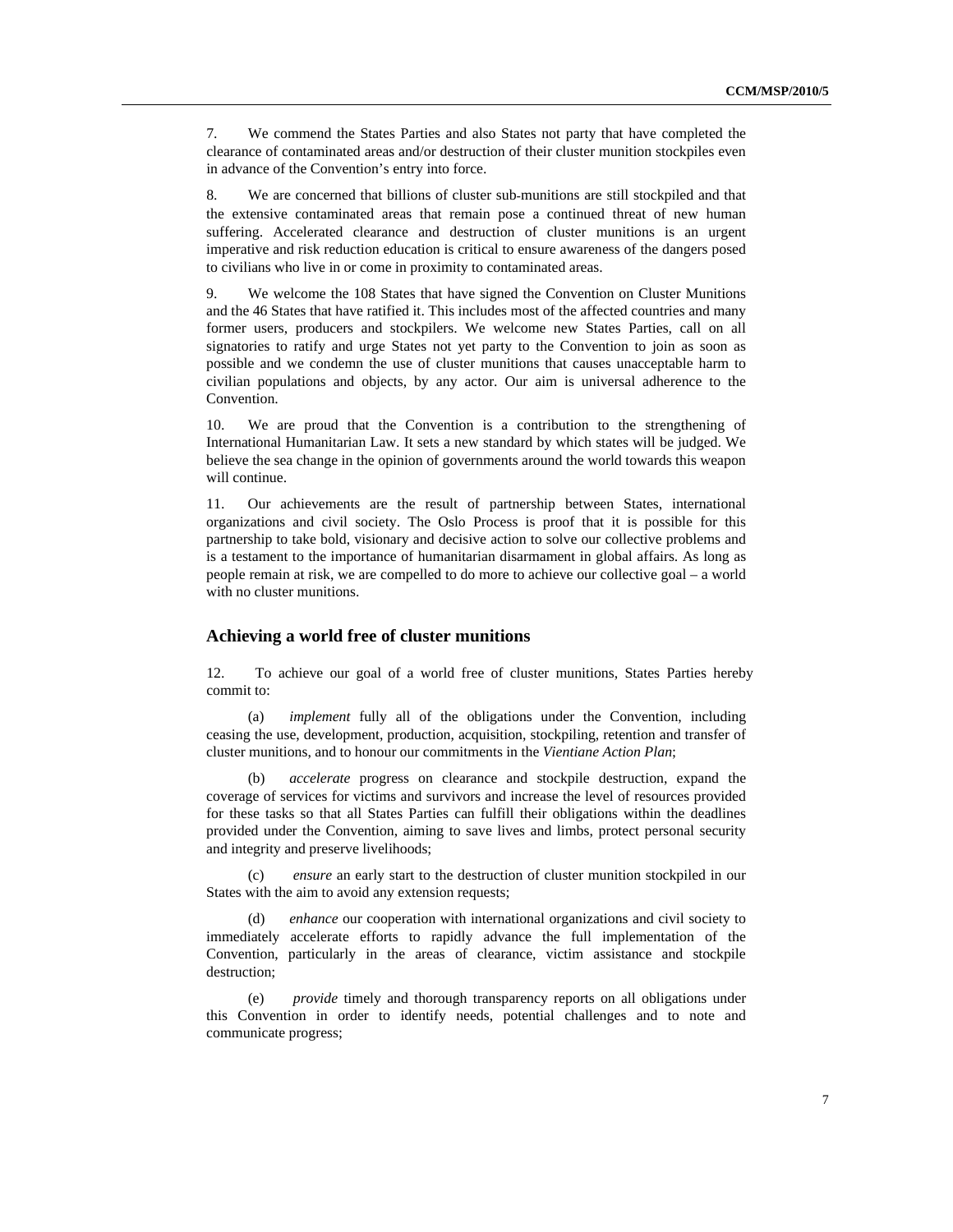(f) *fulfill* our legal obligation to promote the norms of the Convention which sets a new standard for the conduct of armed conflict and should be accepted by all States.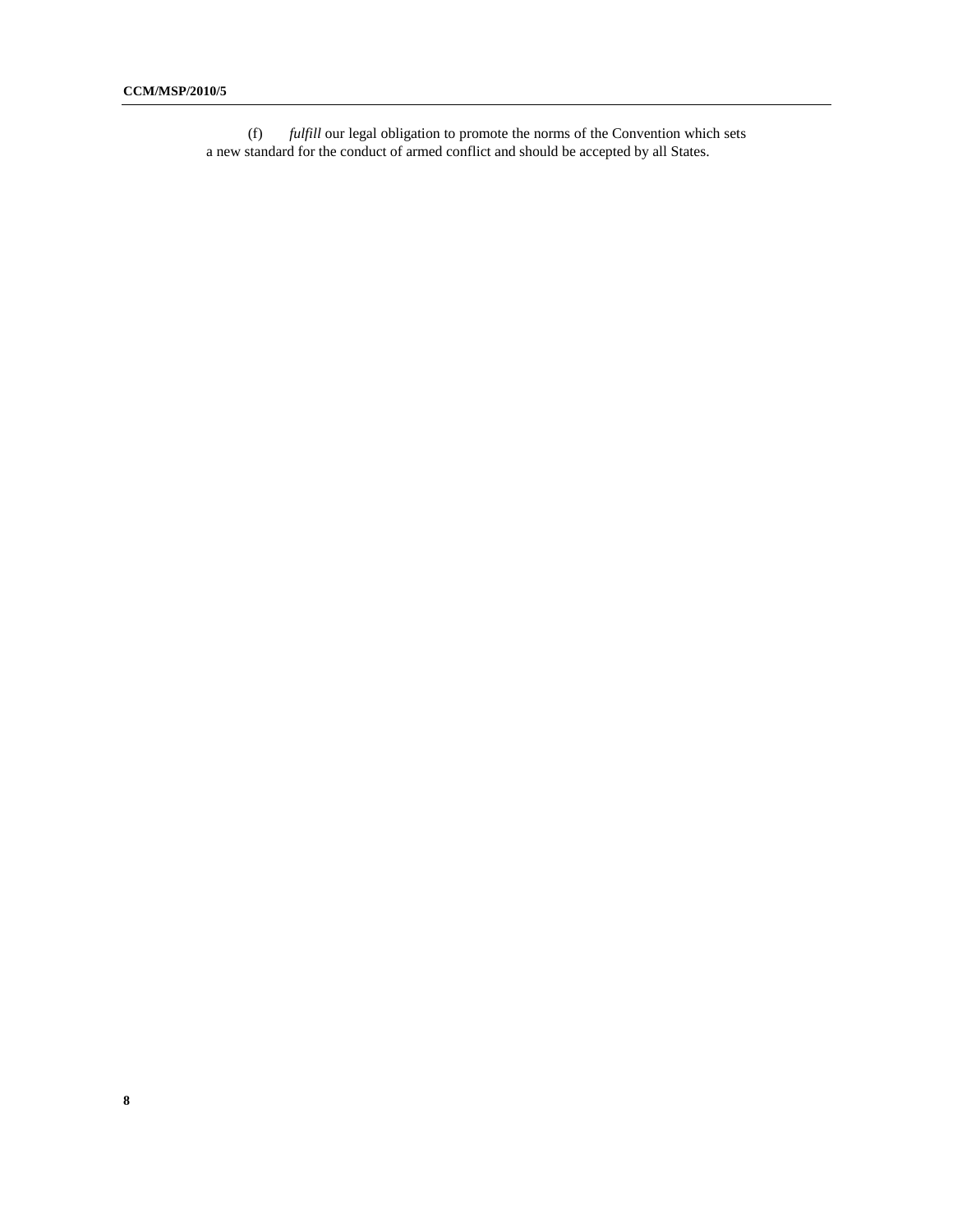### **Annex II**

#### **Vientiane Action Plan (as adopted at the final plenary meeting on 12 November 2010)**

#### **I. Introduction**

1. This Action Plan was adopted by the States Parties to the Convention on Cluster Munitions (CCM) Vientiane, Lao People's Democratic Republic, 9-12 November 2010, in consultation with the United Nations, The International Committee of the Red Cross and the Cluster Munition Coalition and other partners.

2. The objective of this Action Plan is to ensure effective and timely implementation of the provisions of the CCM following the First Meeting of States. The Plan sets out concrete and measurable steps, actions and targets to be completed within specific time periods and defines roles and responsibilities. The actions are not legal requirements, but designed to assist States Parties and other relevant actors in their practical implementation of the Convention, and thus to support States Parties in meeting their obligations. With the adoption of this plan, states parties send a strong message on their commitment to the rapid implementation of the Convention.

3. The Action Plan is both a priority list for States Parties and other implementation actors, and a tool to monitor implementation progress. Some actions are designed as milestones to ensure timely implementation of comprehensive and resource intensive tasks. Others are designed to assist States Parties in structuring their response to their commitments under the Convention.

4. The Action Plan aims to ensure that the Convention can have immediate impact on the ground, address current implementation challenges, react to future developments, and to reflect changes in implementation challenges. The Plan includes actions to be taken in the year leading up to the Second Meeting of States Parties as well as actions to be undertaken prior to the First Review Conference of the Convention. Specific actions may be revised or substituted at future Meetings of States Parties, if necessary, such as when States Parties succeed in meeting their obligations and new circumstances arise due to additional States joining the Convention.

5. The States Parties to the Convention on Cluster Munitions agree on the following actions in order to fulfil their ultimate aim of ending for all time to the suffering and casualties caused by cluster munitions:

#### **II. Partnerships**

#### 6. All States Parties will:

**Action #1** Recognize, and continue to further develop, the partnerships underpinning the Convention, between affected and non-affected states, the Cluster Munition Coalition, the United Nations system, the International Committee of the Red Cross, national Red Cross and Red Crescent societies and their International Federation, the Geneva International Centre for Humanitarian Demining, international and regional organizations, cluster munition survivors and victims and their representative organizations, and other civil society organizations.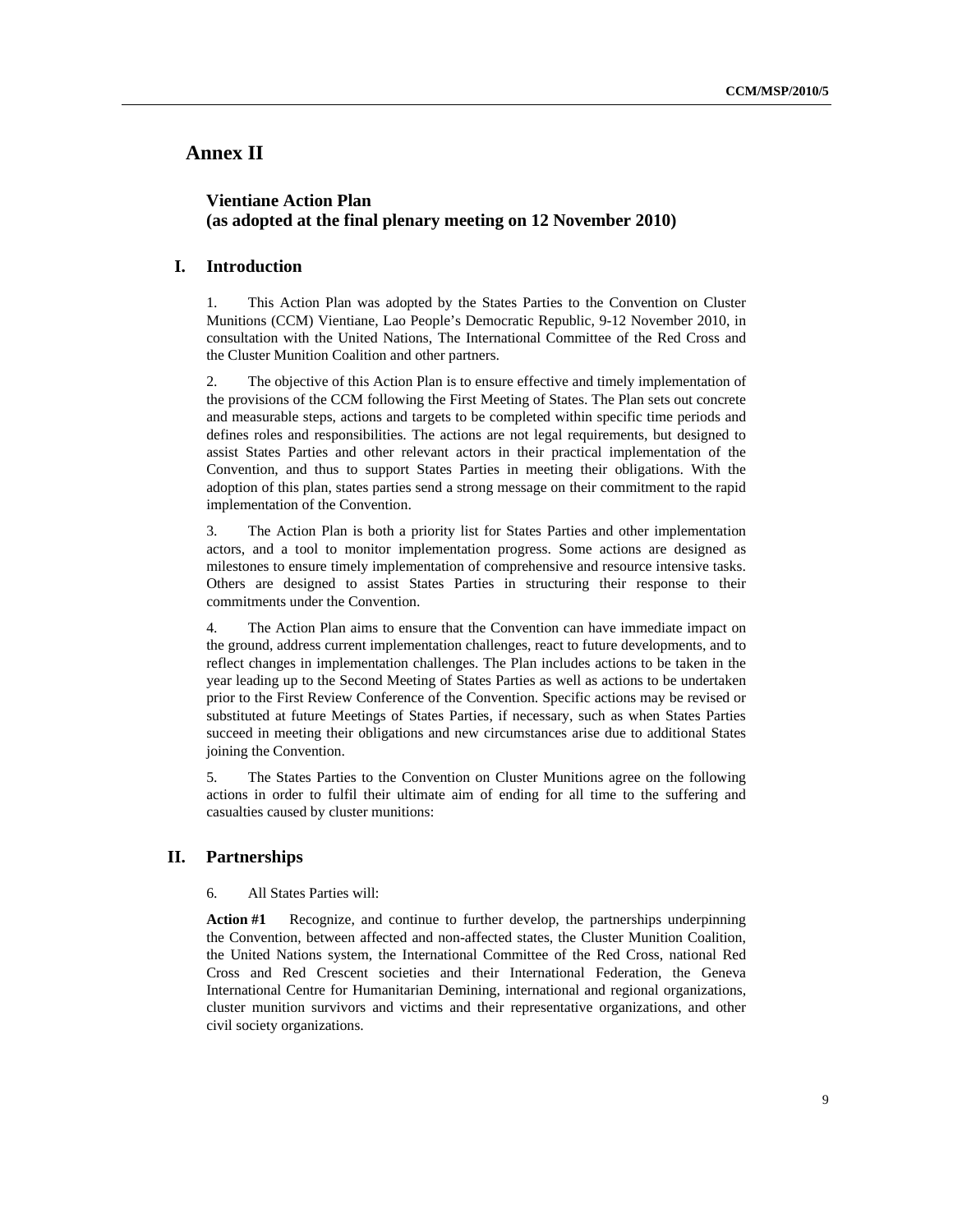#### **III. Universalisation**

#### 7. All States Parties will

**Action #2** Seize opportunities in relevant forums to promote adherence to the Convention as soon as possible.

**Action #3** Encourage and support States not Party to become States Parties in time for the Second Meeting of States Parties.

**Action #4** Cooperate with other States Parties and other relevant partners including international organisations and civil society to promote the universalization of the Convention and its norms.

**Action #5** Acknowledge the obstacles and challenges facing States not Party to the Convention and help to find solutions to facilitate their eventual adherence to the Convention, including the consideration of the provision of assistance to States that due to resource limitations may have difficulties in implementing the Convention's provisions.

**Action #6** Discourage in every way possible all use, development, production, stockpiling and transfer of cluster munitions.

Action #7 Support, where appropriate, the efforts of States not Party to the Convention that share the humanitarian concerns caused by cluster munitions, in participating in the formal and informal meetings of the Convention in order to encourage them to become States Parties to the Convention.

#### **IV. Stockpile destruction**

8. States Parties with cluster munition stockpiles will:

**Action #8** Endeavour to, within one year of entry into force for that State Party, have a plan in place for the destruction of stocks that includes a timeline and budget and begin physical destruction as soon as possible.

**Action #9** Ensure that problems that may cause obstacles to planned destruction are disclosed in a timely manner to States Parties and relevant organizations in situations where assistance is required to meet stockpile destruction obligations.

#### **V. Clearance and destruction of cluster munition remnants and risk reduction activities**

9. States Parties that have reported cluster munition contaminated areas under their jurisdiction or control will:

Action #10 Increase in 2011 their capacities for clearance and risk reduction activities on the basis of plans and proposals presented at and following the First Meeting of States Parties, as national and international resources become available*.* 

**Action #11** As soon as areas under its jurisdiction or control are known to be contaminated by cluster munition remnants, take all feasible measures to prevent further civilian casualties by effectively preventing unintentional civilian access to cluster munition contaminated areas.

**Action #12** Endeavour to, within one year of entry into force for that State Party, identify as precisely as possible locations and size of all cluster munition contaminated areas under their jurisdiction or control, prioritize clearance and risk reduction education based on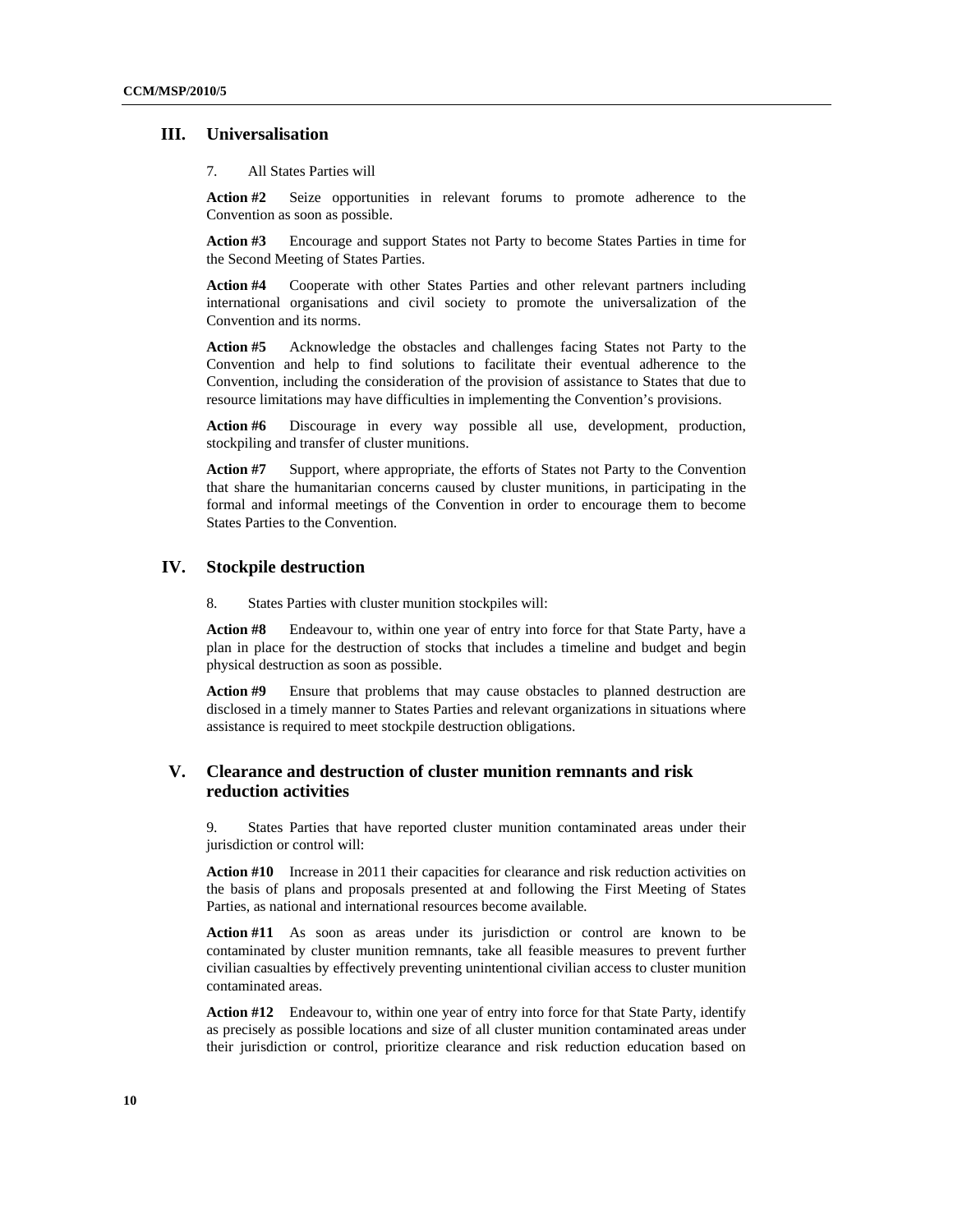assessed level of impact, and report this information as required by Article 7, as well as to the Meeting of States Parties.

**Action #13** Endeavour to, within one year of entry into force for that State Party, systematically use contamination and prioritisation information to develop and begin implementing a national clearance plan, which includes transparent and consistent criteria for clearance priorities, promotes risk reduction education, and builds, where appropriate, upon existing structures, experiences, related plans and methodologies. The national clearance plan should be linked to broader country development plans and related mine action plans, where appropriate, and encourage national ownership and commitment.

**Action #14** Ensure that affected communities are informed of, and included in, the development of national clearance plans, planning and prioritisation of clearance activities and land release, by utilising community liaison or similar means to ensure they are able to participate in a meaningful and gender-sensitive manner.

**Action #15** Apply all available and relevant methods of non-technical survey, technical survey and clearance for full and expedient implementation of Article 4, which should be included within national standards, policies and procedures, and share best practices and lessons learnt with other States Parties.

**Action #16** Provide annually precise and comprehensive information on the size and location of cluster munition contaminated areas released. This information should be disaggregated by release methods.

**Action #17** Develop and provide risk reduction education programmes that focus on preventing and proving alternatives to risk-taking behaviour and target the most at-risk populations. Risk reduction education programmes should be tailored to the needs of affected communities, gender sensitive and age appropriate, consistent with national and international standards and integrated into clearance, survey and victim assistance activities. Risk reduction education activities should also be integrated, as appropriate, into schools, community-based programs and public information campaigns. Large-scale awareness rising should be mainly used in immediate post-conflict situations.

10. All States Parties will:

**Action #18** Strive to ensure that States Parties affected by cluster munitions remnants fulfil their obligations under Article 4, paragraph 1, as expeditiously as possible, and that the least number of States Parties possible will be compelled to request an extension in accordance with the procedure set out in Article 4, paragraphs 5 to 8, of the Convention.

**Action #19** Monitor and actively promote the achievement of clearance goals and the identification of assistance needs, making full use of the transparency measures set out in Article 7, the Meetings of States Parties, intersessional work and regional meetings as arenas for affected States Parties to present their challenges, plans, progress and priorities for assistance.

#### **VI. Victim assistance**

11. States Parties with cluster munition victims in areas under their jurisdiction or control will:

**Action #20** Increase in 2011 their capacities to assist cluster munition victims on the basis of plans and proposals presented at and following the First Meeting of States Parties, as national and international resources become available.

**Action #21** Designate a focal point within the government to coordinate the development, implementation, and monitoring of victim assistance policies and plans in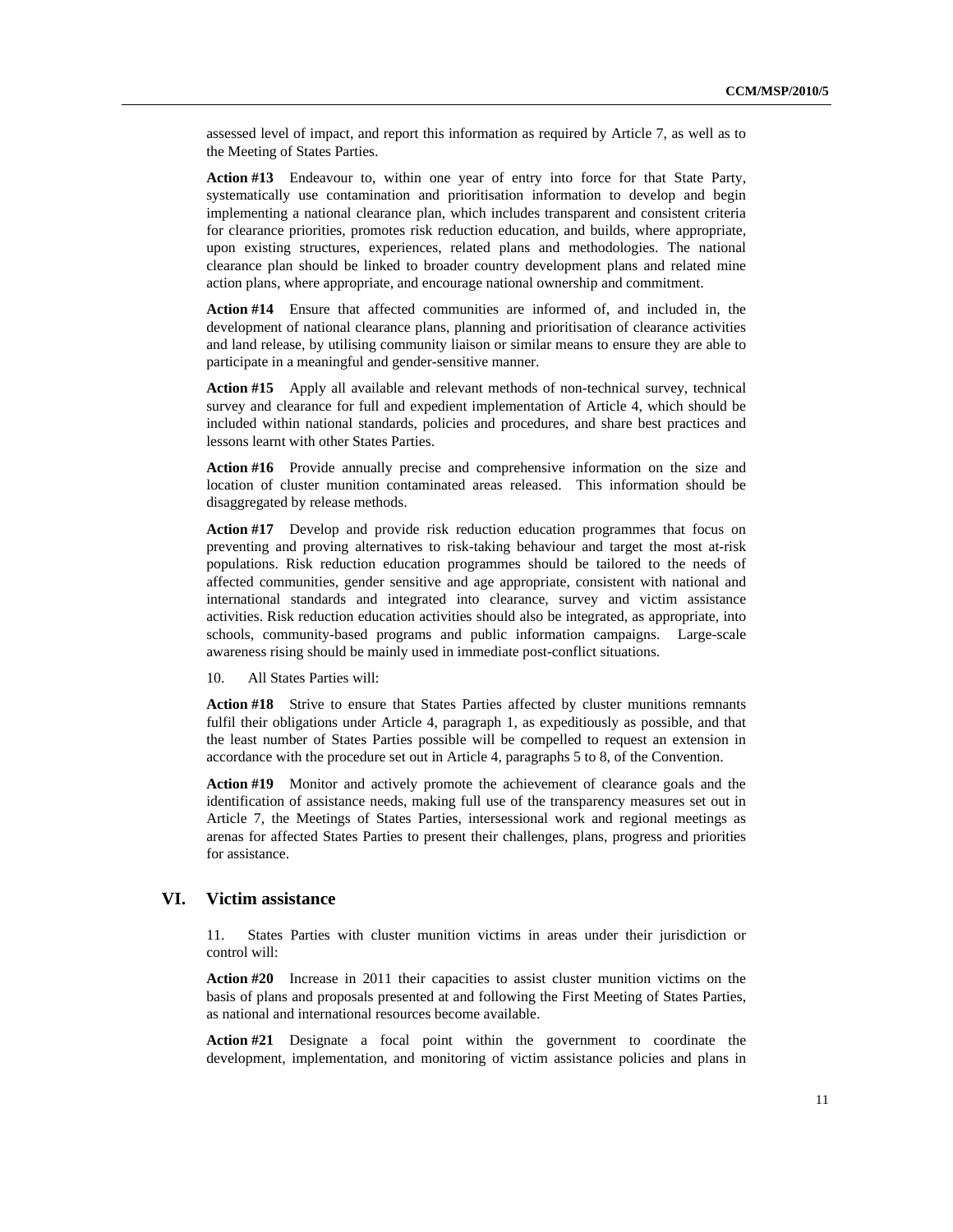accordance with Article 5, paragraph 2, within six months of the Convention's entry into force for that State Party and make sure that the focal point has the authority, expertise and adequate resources to carry out its task.

**Action #22** Collect all necessary data, disaggregated by sex and age, and assess the needs and priorities of cluster munition victims within one year of the Convention's entry into force for that State Party. Such data should be made available to all relevant stakeholders and contribute to national injury surveillance and other relevant data collection systems for use in programme planning.

**Action #23** Integrate the implementation of the victim assistance provisions of this Convention in existing coordination mechanisms, such as coordination systems created under the Convention on the Rights of Persons with Disabilities (CRPD) or other relevant Conventions. In the absence of such mechanisms, establish such a coordination mechanism actively involving cluster munition victims and their representative organizations as well as relevant health, rehabilitation, social services, education, employment, gender and disability rights experts within one year of the Convention's entry into force for that State Party.

**Action #24** Ensure that existing victim assistance and/or disability plans can ensure fulfilment of the victim assistance obligations under the Convention or adapt such plans accordingly. States Parties that have not yet developed such a plan, should do so and ensure that a comprehensive national plan of action and budget address the needs and human rights of cluster munition and other ERW victims.

**Action #25** Review the availability, accessibility and quality of services in the areas of medical care, rehabilitation and psychological support, economic and social inclusion, and identify which barriers prevent access to these services for cluster munition victims. Take immediate action to increase availability and accessibility of services also in remote and rural areas so as to remove the identified barriers and to guarantee the implementation of quality services.

**Action #26** Within one year of the Convention entering into force for that state, review national laws and policies, with a view to meeting the needs and protecting the human rights of cluster munition victims, ensuring that national legal and policy frameworks do not discriminate against or among cluster munition victims and those who have suffered injuries or disabilities from other causes. Implement relevant national laws and policies, which were newly developed or modified as needed, no later than the First Review Conference of the Convention.

**Action #27** Raise awareness among cluster munition victims about their rights and available services, as well as within government authorities, service providers and the general public to foster respect for the rights and dignity of persons with disabilities, including cluster munition victims.

**Action #28** Implement existing international standards, guidelines and recommendations in the areas of medical care, rehabilitation and psychological support as well as social and economic inclusion, inter alia through education, training and employment incentive programmes of persons with disabilities in both public and private sectors, as well as through the micro-crediting possibilities and best practices, recognizing in particular the vulnerability of women with disabilities.

**Action #29** Mobilize adequate national and international resources through existing and innovative sources of financing, bearing in mind the immediate and long-term needs of cluster munition victims.

12. All States Parties, in support of the implementation of Article 5, will seek to: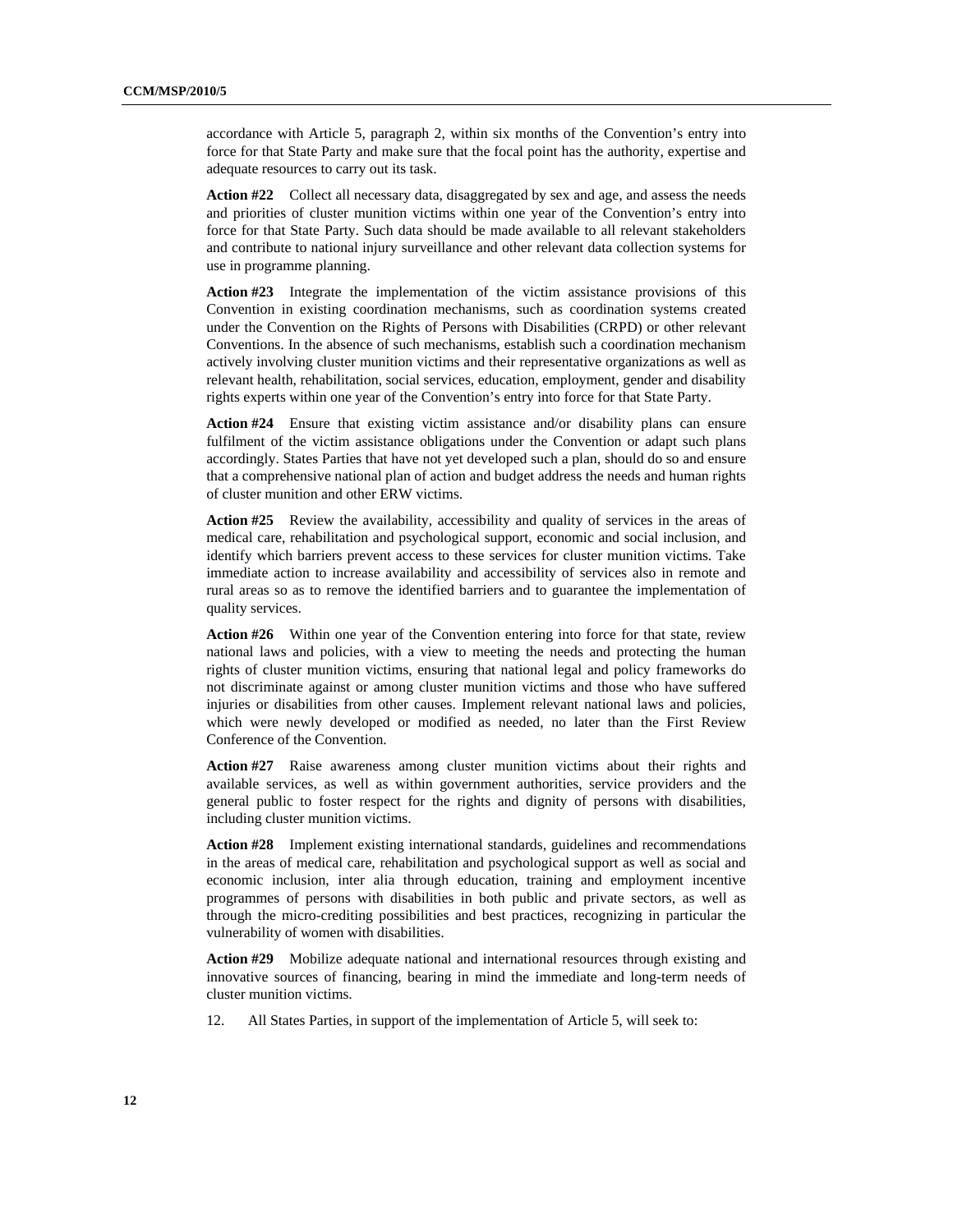**Action #30** Encourage and enable States Parties to include cluster munitions victims and their representative organisations in the work of the convention in a manner that is gender and age sensitive, sustainable, meaningful and non-discriminatory.

**Action #31** Include relevant experts, including clusters munitions survivors, and representatives of disabled persons organisations, to be part of their delegations in all convention related activities.

**Action #32** Promote and enhance the capacity of women, men and organizations of survivors as well as other national organisations and institutions delivering victim assistance services, including by financial and technical resources, effective leadership and management training, exchange programmes, with a view to strengthening national ownership and sustainability.

#### **VII. International cooperation and assistance**

13. States Parties with obligations to destroy stockpiles, clear affected areas and assist victims should:

**Action #33** Endeavour to, within one year after entry into force for that state party, develop or update comprehensive national plans for meeting all obligations concerning stockpile destruction, clearance and victim assistance, identify resources currently available to meet these obligations and identify needs for international cooperation and assistance.

**Action #34** Identify and engage with relevant civil society groups, corporations, international organisations, and other States Parties that may be in a position to assist in addressing these gaps,

**Action #35** Identify other affected States Parties as soon as possible and use meetings of the Convention and other bilateral and regional opportunities to exchange of information and technical expertise so as to be able to gain from each other's experience in implementation of the Convention.

**Action #36** Promote technical cooperation, information exchange on good practices and other forms of mutual assistance with other affected States Parties to take advantage of the knowledge and expertise acquired in the course of fulfilling their obligations.

14. States Parties in a position to do so should undertake the following:

Action #37 Respond to requests for assistance to increase clearance, victim assistance and stockpile destruction work by States Parties made at and following the First Meeting of States Parties to ensure that the pace and effectiveness of these activities increases in 2011 and beyond.

Action #38 Promptly assist States Parties that have requested support for implementing their victim assistance, clearance, risk reduction education, and stockpile destruction obligations, respond to their national priorities in these areas, and strive to ensure continuity, predictability and sustainability of resource commitments.

**Action #39** Support the cluster munitions related programming being undertaken by civil society actors, United Nations and international organisations.

**Action #40** Support cluster munitions programmes by providing funding to facilitate long-term planning for these programmes, under national management and ownership, paying particular attention to the specific needs and circumstances of the least developed States Parties, and ensuring that actions to address the consequences of cluster munitions remains a high priority, including in broader humanitarian, development assistance, disarmament and security programmes.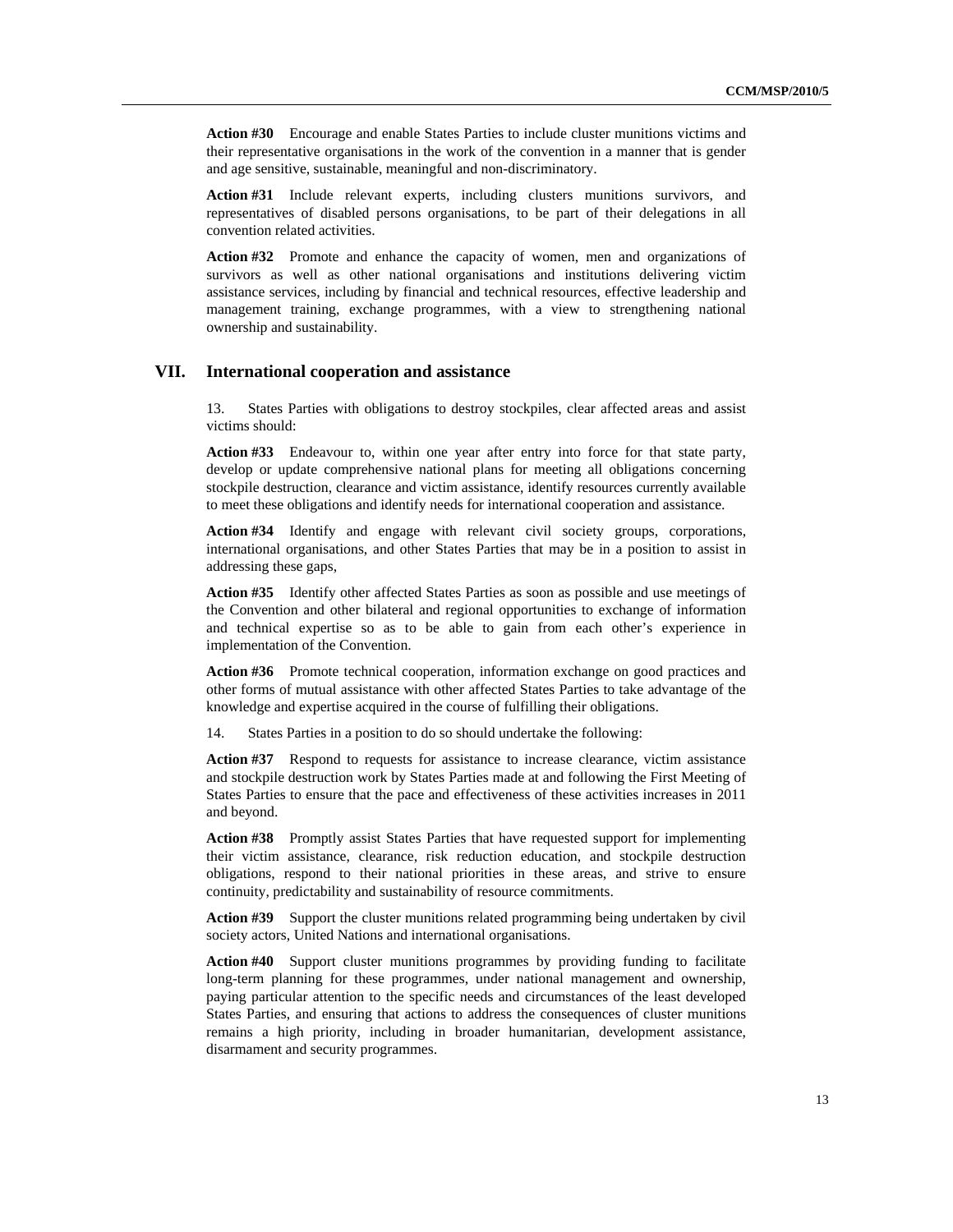**Action #41** Support, as appropriate, actions to address cluster munition contamination and victim assistance in areas where non-state actors operate, including by facilitating access for humanitarian organisations.

**Action #42** Inform affected States Parties of resources, capacities and programmes available for supporting stockpile destruction, clearance and victim assistance

15. All States Parties will:

**Action #43** Ensure that the Convention and its informal and formal implementation mechanisms include and provide a specific and effective framework to discuss assistance and international cooperation issues in order to identify needs and mobilise resources as well as to allow other States to present lessons learned and good practices by other States

**Action #44** Strive to ensure that the cluster munitions related activities of the United Nations, national and international non-governmental organisations and other actors, where relevant, are incorporated into national planning frameworks and are consistent with national priorities and international obligations.

**Action #45** Promote cooperation amongst all States Parties in order to identify possible areas of support and cooperation such as exchange of information and technical expertise with a view to ensuring the full implementation of the Convention.

**Action #46** Initiate and promote bilateral and regional cooperation, including South-South and triangular cooperation, in sharing experience, good practices, resources, technology and expertise to ensure the full implementation of the Convention.

**Action #47** Share good practices at meetings of the CCM through their experience in destroying cluster munitions stockpiles, clearing cluster munition remnants and/or providing assistance to victims, especially in response to specific calls for assistance from other States Parties.

**Action #48** Exchange views and share experiences in a cooperative and informal manner on practical implementation of the various provisions of the Convention pertaining to international cooperation and assistance.

**Action #49** Strengthen the partnerships between affected and non-affected States Parties and among affected States Parties to identify and mobilize new technical, material and financial sources of support for activities to implement the Convention.

Action #50 Ensure that assistance in addressing the consequences of cluster munitions is based on appropriate surveys, needs analysis and cost-effective approaches.

#### **VIII. Actions in support of implementation**

#### **Implementation support**

16. All States Parties will:

**Action #51** Strive to actively involve and include relevant international and regional organisations and civil society in the development, implementation, monitoring and reporting of efforts to fulfil obligations under this Convention.

**Action #52** Conduct the formal and informal meetings of the Convention in a manner that facilitates systematic input from a range of actors in civil society and international organizations and allows for the emergence of new partnerships for example with the private sector.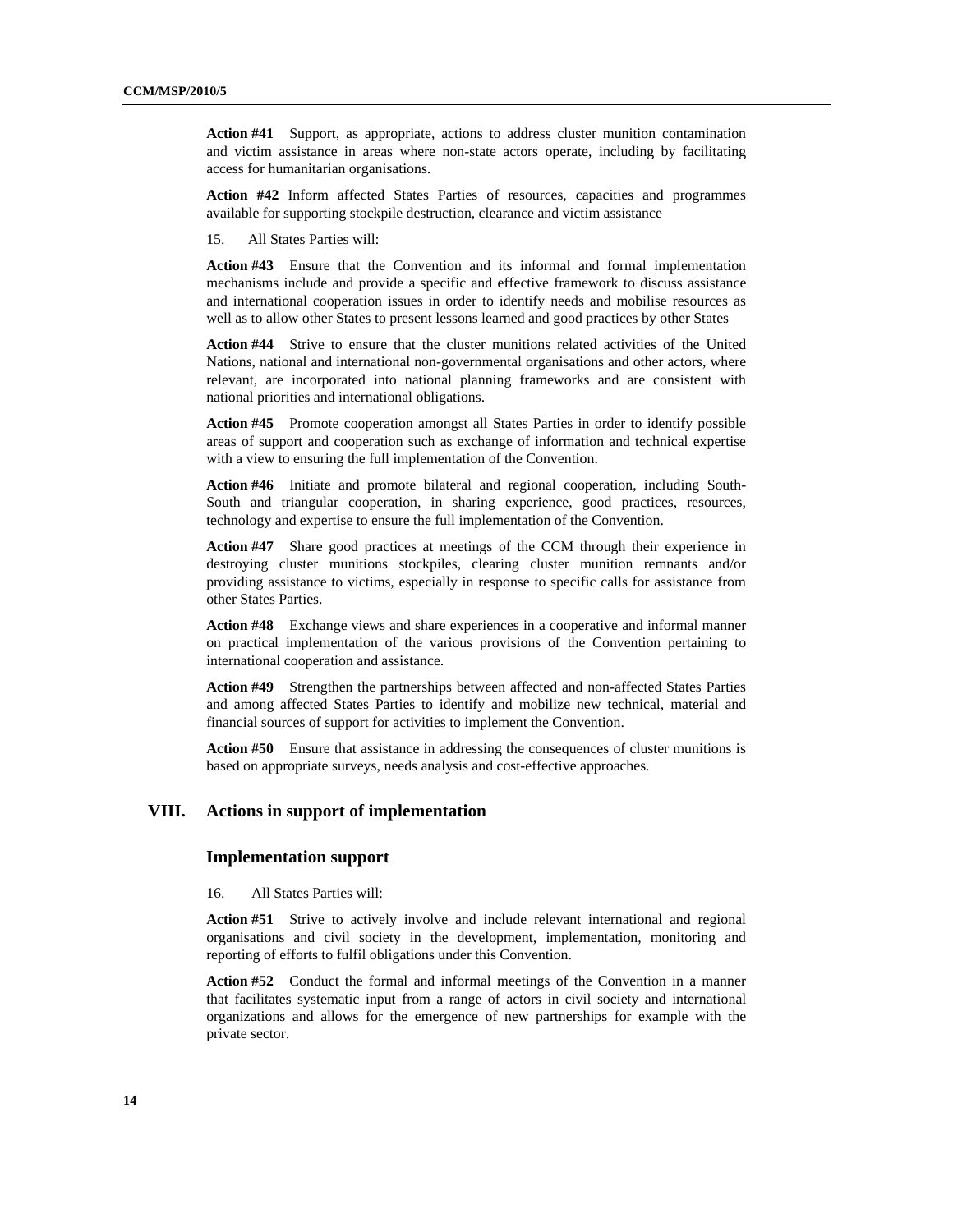**Action #53** Assist the efforts of the President to develop a regular work programme and meeting schedule, a system of thematic leadership among States Parties and a coordinating mechanism for consideration by the Second Meeting of States Parties.

**Action #54** Assist the efforts of the President to develop, for consideration at the Second Meeting of States Parties the most appropriate means to facilitate implementation, including consideration of an implementation support unit to prepare formal and informal meetings of the Convention, support the President and future coordination mechanisms, provide advisory services to the States Parties and administer a Sponsorship Programme.

**Action #55** Enhance and make use of synergies between the Convention and other relevant instruments of disarmament and of international humanitarian and human rights law.

Action #56 Take full advantage of victim assistance, risk reduction education, clearance and other related efforts already undertaken within other frameworks and explore ways to facilitate closer cooperation and meet overlapping obligations in a way that maximizes efficiency and impact of efforts in areas such as plans, budgets, coordination, service provision, monitoring and reporting.

17. States Parties in a position to do so will:

**Action #57** Facilitate and support widespread representation at meetings of the Convention, particularly by cluster munition affected developing States Parties.

#### **Transparency and exchange of information**

18. All States Parties will:

**Action #58** Fulfil their obligation to provide initial transparency reports under Article 7, and where relevant, include information in accordance with article 3, paragraph 8, without delay.

**Action #59** Fulfil their obligations to annually update Article 7, and where relevant Article 3, paragraph 8, transparency reports and maximize reporting as a tool to assist and cooperate in implementation, particularly in cases where States Parties must take action to destroy stockpiled cluster munitions, clear cluster munitions remnants, assist victims or take legal and other measures referred to in Article 9.

**Action #60** To the extent possible, take full advantage of the flexibility of the reporting process, to provide information on matters not specifically required but which may assist in the implementation process and in resource mobilization.

**Action #61** Exchange views and share their experiences in a cooperative and informal manner on the practical implementation of the various provisions of the Convention.

**Action #62** Contribute to the development of the reporting format and, when relevant, of synergies with reports existing in other disarmament or humanitarian conventions.

#### **National implementation measures**

19. States Parties that have not adopted national implementation measures will:

**Action #63** As a matter of urgency develop and adopt comprehensive legislative, administrative or other implementing measures, as appropriate, in accordance with Article 9 in order to implement all obligations under the Convention.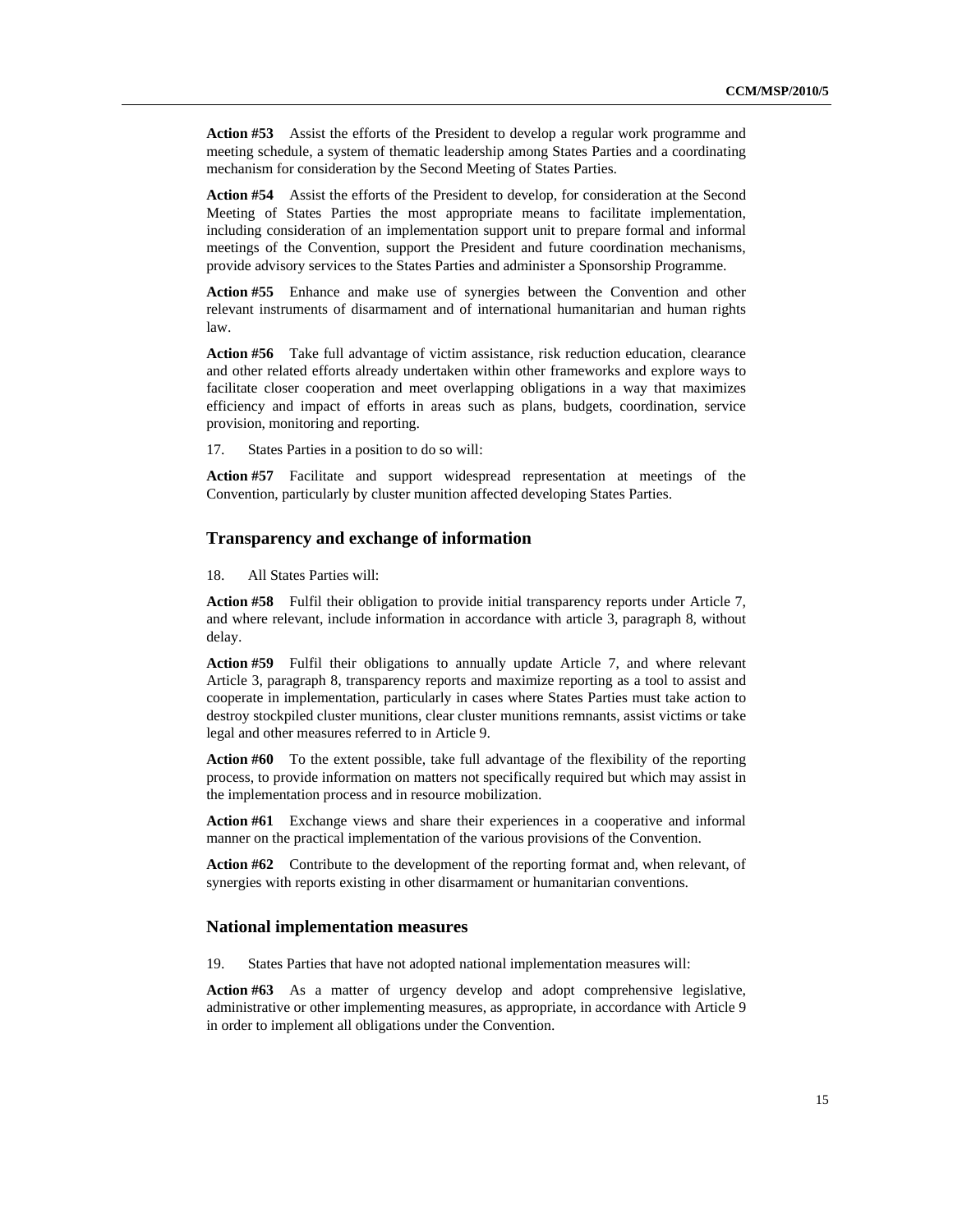20. All States Parties will:

**Action #64** Share information on the content and application of implementing measures through reports made in accordance with Article 7 and at formal and informal meetings of the Convention. In instances when assistance is required to develop implementing measures, States will make their needs known to States Parties, the ICRC or other relevant actors.

**Action #65** Provide clear directives to all relevant state agencies about the prohibitions and requirements of the Convention.

#### **Compliance**

21. All States Parties will:

**Action #66** Respond in a robust manner to any allegations of non-compliance, including through bilateral discussions, the use of the good offices of the President, and any other means consistent with Article 8, paragraph 1.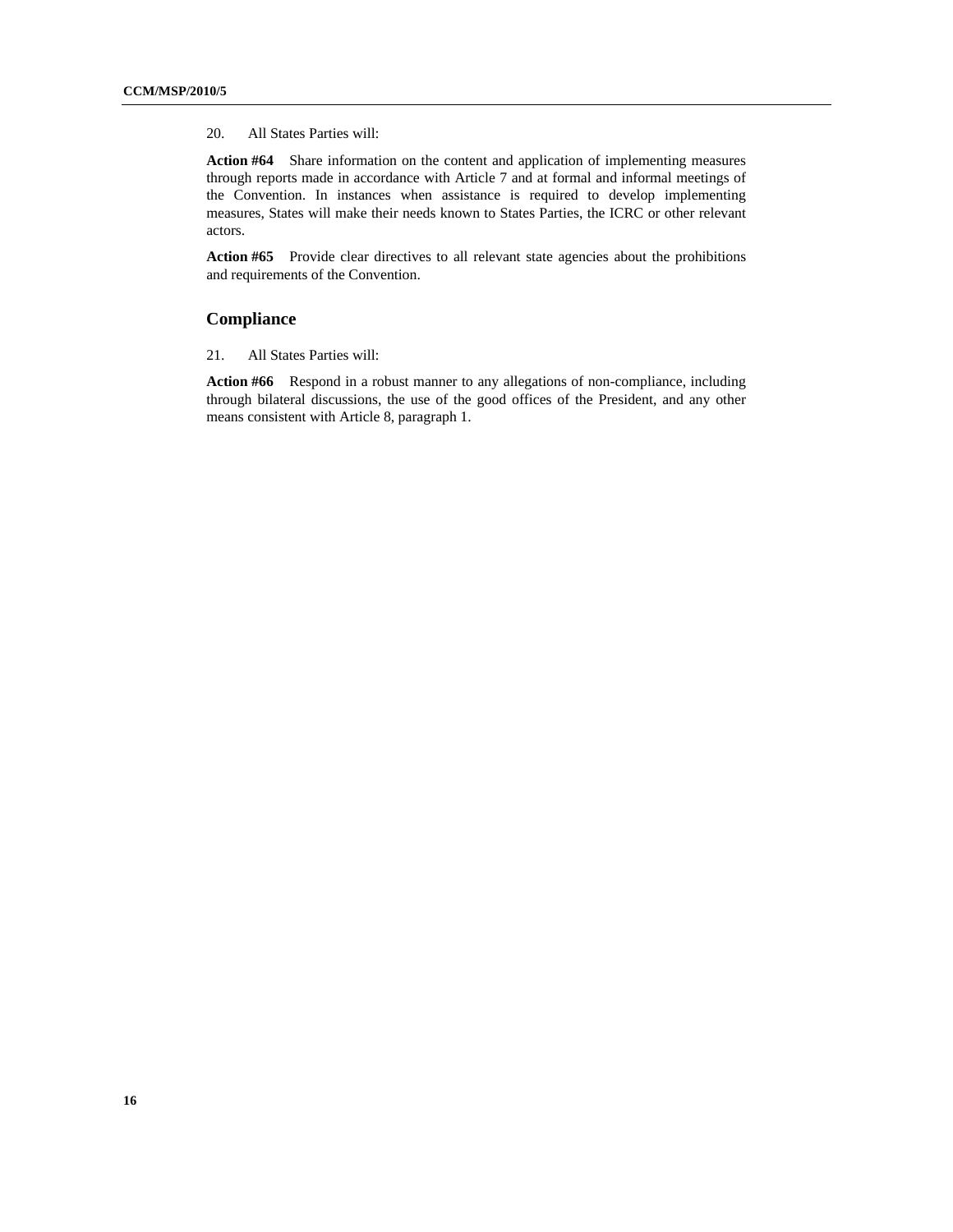# **Annex III**

## **List of documents**

| Symbol                              | Title                                                                                                              |
|-------------------------------------|--------------------------------------------------------------------------------------------------------------------|
| CCM/MSP/2010/1                      | Provisional agenda for the First Meeting<br>of States Parties                                                      |
| CCM/MSP/2010/2 and Add.1            | Annotated Provisional programme of<br>work for the First Meeting of States<br>Parties                              |
| CCM/MSP/2010/3                      | Draft rules of procedure - Meetings of<br><b>States Parties</b>                                                    |
| CCM/MSP/2010/4                      | Estimated costs for the First Meeting of<br><b>States Parties</b>                                                  |
| CCM/MSP/2010/5                      | Final document                                                                                                     |
| CCM/MSP/2010/WP.1                   | Draft "No cluster munitions: from vision<br>to action" the 2010 Vientiane<br>Declaration                           |
| CCM/MSP/2010/WP.1 and Amend.1 and 2 | Draft "No Cluster Munitions: From<br>Vision to Action" The 2010 Vientiane<br>Declaration. Amendment                |
| CCM/MSP/2010/WP.2                   | Draft work programme 2011 for the<br>implementation and universalization of<br>the Convention on Cluster Munitions |
| CCM/MSP/2010/WP.3                   | Draft Vientiane Action Plan                                                                                        |
| CCM/MSP/2010/WP.4                   | Draft reporting formats for article 7 of<br>the Convention on Cluster Munitions                                    |
| CCM/MSP/2010/WP.5                   | Estimated costs of the Second Meeting<br>of States Parties of the Convention on<br><b>Cluster Munitions</b>        |